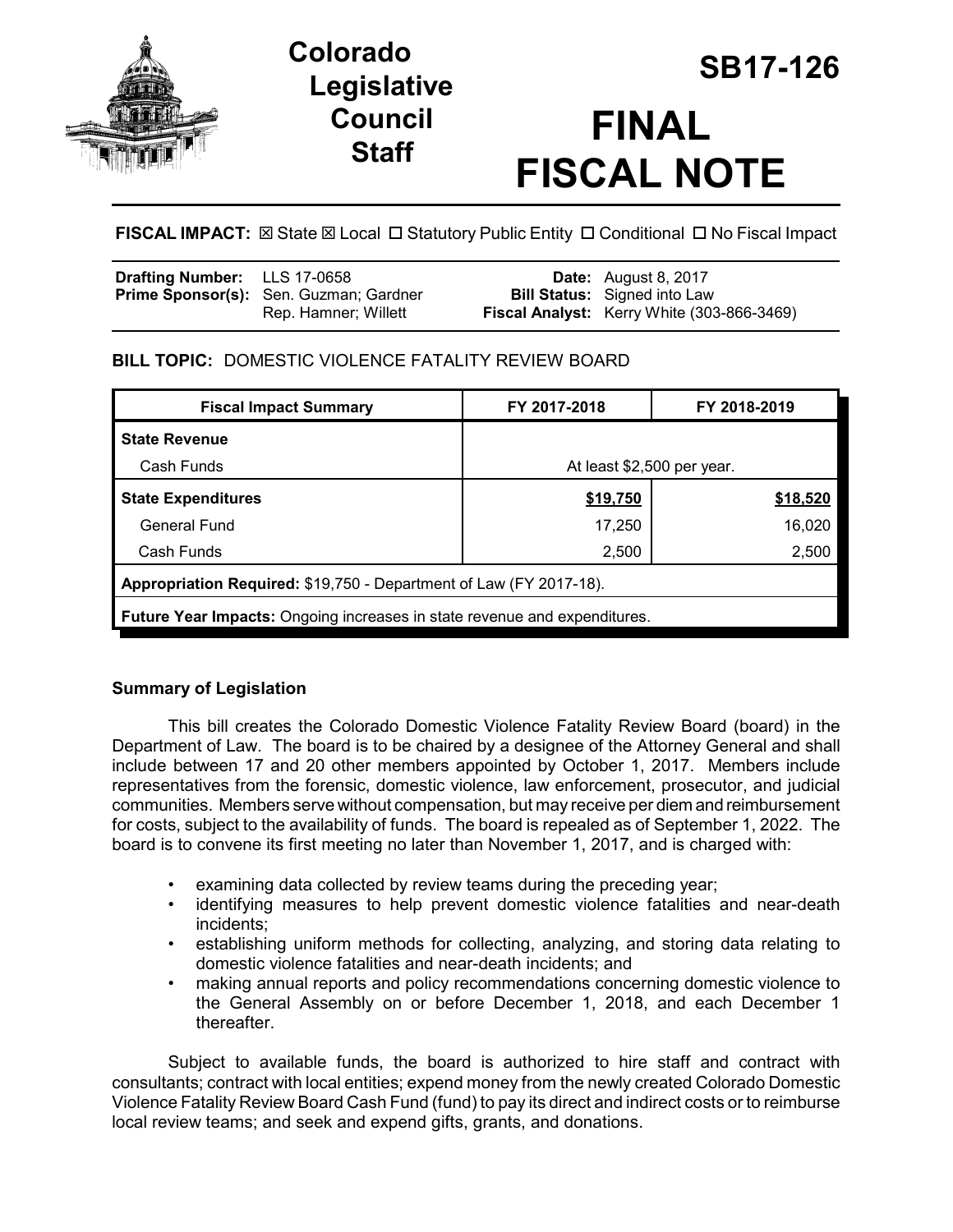August 8, 2017

*Local and regional domestic violence fatality review teams.* The bill authorizes a city, county, or district court to establish a review team consisting of certain subject matter experts to review fatal and near-fatal incidents of domestic violence and related matters, but not more than one team shall be created in each judicial district. If a local or regional child fatality prevention review team is created, it may also operate as a domestic violence review team. Each review team is to determine its own structure and activities, but shall use an uniform methods for collecting, analyzing, or storing data established by the board. On or before September 1, 2018, and each September 1 thereafter, each local review team is to submit its data and recommendations to the board.

*Access to records.* The bill authorizes the board and any review teams, in accordance with state and federal law, to access records and information relevant to a review of a domestic violence fatality in the custody of a state or local government agency. Mental health and substance abuse records are only available with the consent of the appropriate parties.

**Confidentiality.** All board and review team meetings and activities, notes, statements, heath information, and records are confidential and not subject to the Colorado Open Records Act, subpoena, discovery, or introduction as evidence in any civil or criminal proceeding, unless the information was obtained from another source that is separate and apart from the board or review teams. Each member of the board, a review team, and invited participant at a meeting is required to sign a confidentiality statement and is exempt from examination in a civil or criminal proceeding. A person who knowingly violates the confidentiality requirements commits a class 3 misdemeanor.

#### **Comparable Crime**

Legislative Council Staff is required to include certain information in the fiscal note for any bill that creates a new crime, changes the classification of an existing crime, or changes an element of the existing crime that creates a new factual basis for the offense. This bill creates a new crime for release of confidential information. For comparison purposes, two similar crimes exist in statute: release of confidential materials and release of data of information contained in records and reports of child abuse or neglect. Both of these offenses are class 1 misdemeanors. There have been zero convictions of either offense over the past three years. For this reason, the fiscal note assumes few convictions will occur under Senate Bill 17-126.

#### **State Revenue**

Beginning in FY 2017-18, this bill will increase state cash fund revenue by at least \$2,500 per year, as described below.

*Gifts, grants, and donations.* The bill is expected to increase state cash fund revenue by about \$2,500 per year in gifts, grants, and donations, credited to the newly created fund. Any receipts are exempt from TABOR.

*Background checks.* The bill requires that each member of the board submit his or her fingerprints to the Colorado Bureau of Investigation in the Department of Public Safety for a background check. The fee for this check is currently \$39.50, credited to the Identification Unit Cash Fund.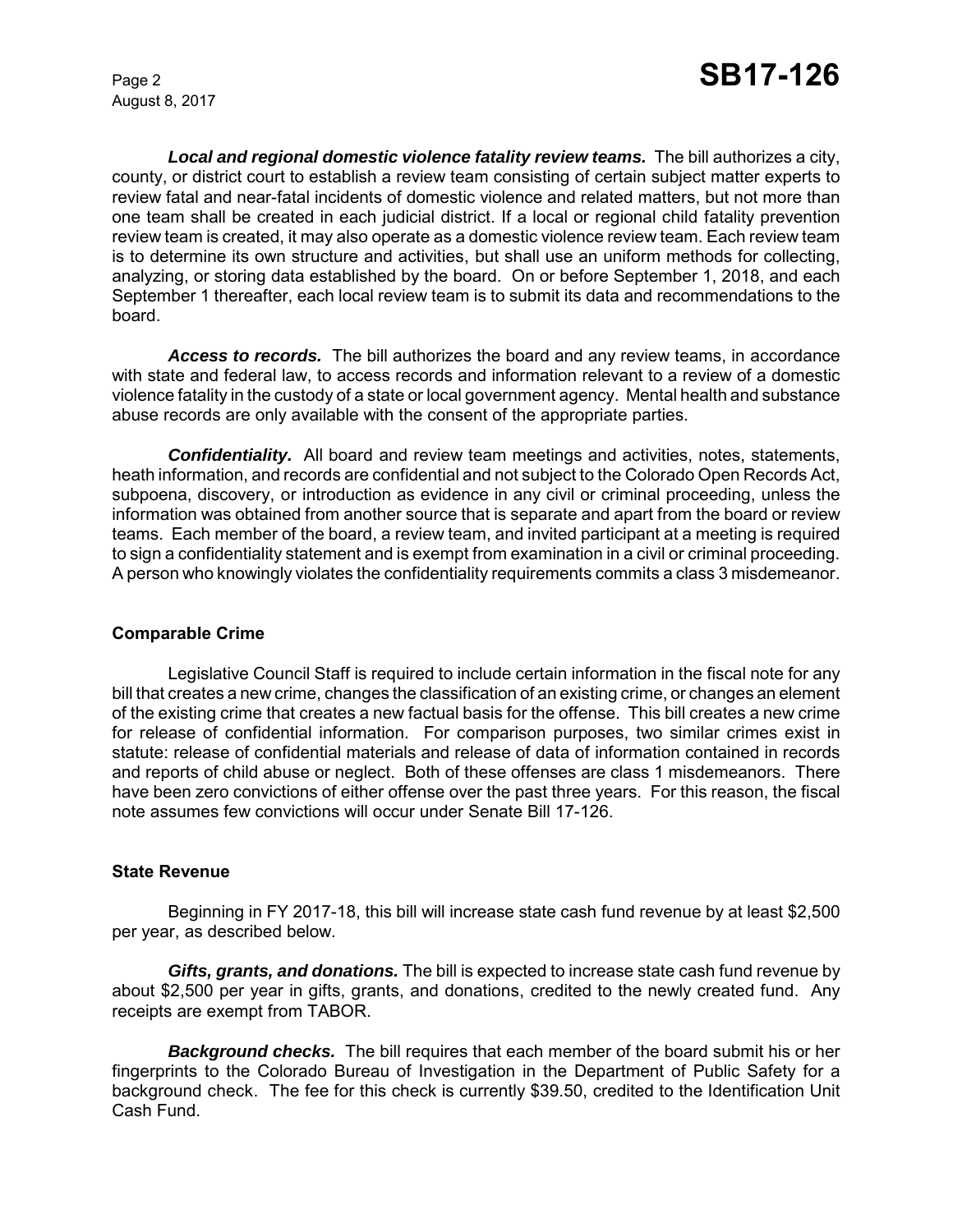*Criminal filings.* To the extent that this bill results in additional convictions, it will increase state revenue by a minimal amount, credited to the Fines Collection Cash Fund in the Judicial Department. The fine penalty for a class 3 misdemeanor is \$50 to \$750. Because the courts have the discretion of incarceration, imposing a fine, or both, the precise impact to state revenue cannot be determined. However, based on the low number of criminal fines imposed in 2016, the fiscal note assumes that any revenue generated is likely to be minimal.

*Court and administrative fees.* Based on similar offenses, this bill may also increase state fee revenue by a minimal amount each year. Fees are imposed for a variety of court-related costs, which vary based on the offense and the type of court. Typical fees may include such items as probation supervision, drug or sex offender surcharges, genetic testing, victim compensation, late fees, and other administrative fees.

#### **State Expenditures**

This bill is expected to increase state expenditures by \$19,750 in FY 2017-18 and \$18,520 in FY 2018-19 and future years. Costs are shown in Table 1 and discussed below.

| Table 1. Expenditures Under SB17-126 |            |  |  |  |  |
|--------------------------------------|------------|--|--|--|--|
| FY 2017-18                           | FY 2018-19 |  |  |  |  |
| \$13,750                             | \$13,750   |  |  |  |  |
| 6.000                                | 4,770      |  |  |  |  |
| \$19,750                             | \$18,520   |  |  |  |  |
|                                      |            |  |  |  |  |

**Department of Law.** Costs include \$13,750 in annual contract labor to facilitate data gathering and to prepare the required reports. First-year capital outlay costs of \$1,230 are included as are annual operating costs of \$4,770. Operating costs include telephone, printing, and travel expenses to meet with local review teams and provide meals for board meetings. It is assumed that board members will not be reimbursed for travel or other related expenses and the Department of Law will not pay for background checks.

*Background checks.* The bill increases workload and expenditures within the Colorado Bureau of Investigation to conduct background checks on up to 20 individuals in FY 2017-18, and future years as needed. This analysis assumes that the fee charged to perform the background check will cover the amount reimbursed the Federal Bureau of Investigation and its workload.

*Agencies named to the board.* Workload will increase for representatives of state agencies appointed to the board. This includes staff from the Departments of Human Services, Public Health and Environment, Judicial, and possibly other agencies. These workload impacts are assumed to be minimal and not require any adjustments in appropriations for any state agency.

*Judicial Department.* The bill creates a class 3 misdemeanor for release of confidential information. The fiscal note assumes any future filings will be negligible. To the extent that they occur, workload and costs may increase for trial courts, probation services, and agencies that provide representation to indigent offenders, including the Office of the State Public Defender and the Office of the Alternate Defense Counsel.